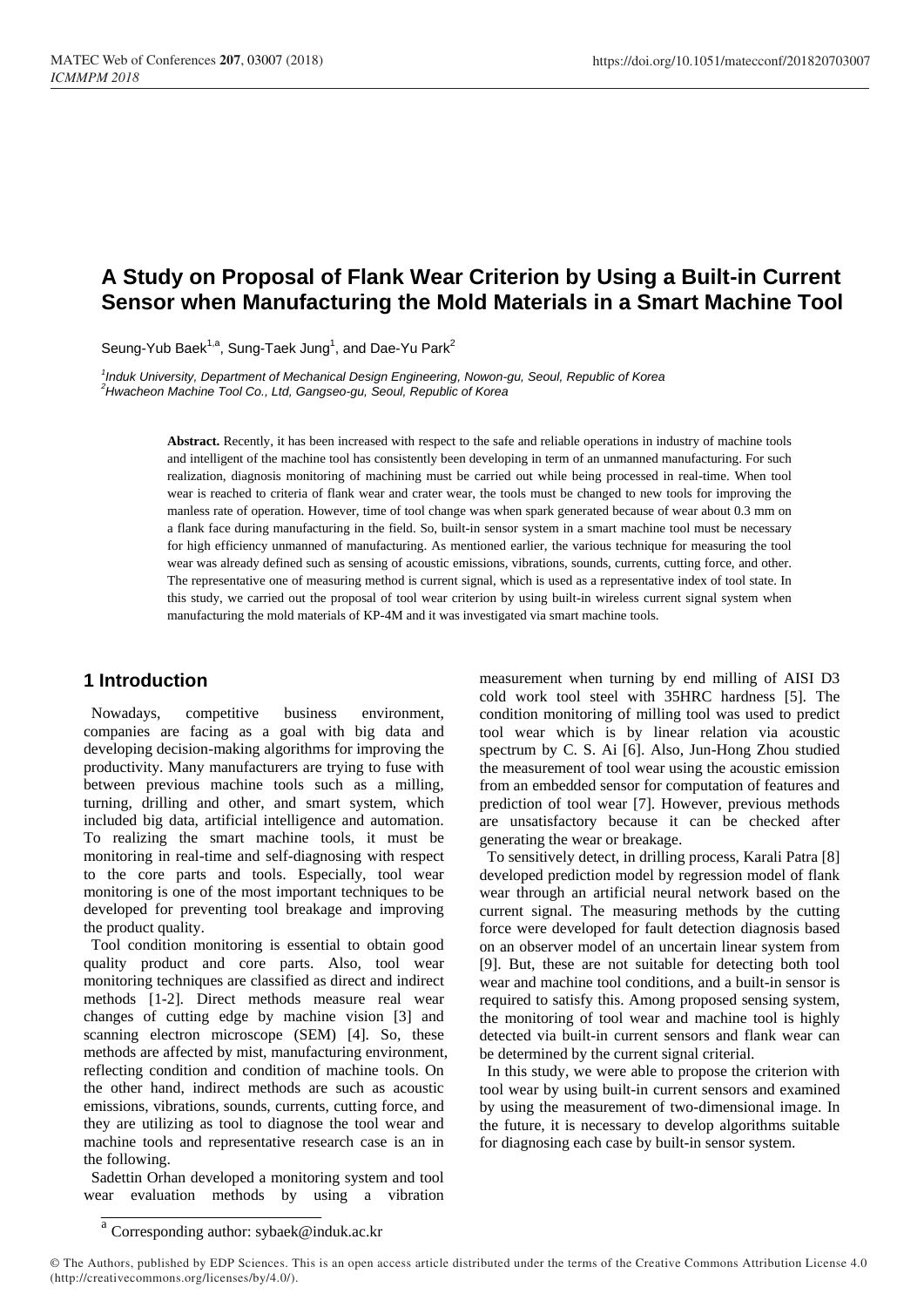### **2 Experimental method**

The experiment method was carried out by the conditions which are utilizing the mold industry and test material is a KP-4M (150 mm x 150mm x 150mm). Therefore, cutting condition has been mainly selected the suitable cutting speed and feed rate due to its high hardness of mold materials as shown in Table 1. Fig. 1 shows a change in the schematic illustration of the tool load during machining by getting the current signal transmit data. The experiment of tool wear was performed by using tools and workpiece and it indicated working distance and down milling method in Fig. 2. The insert tool type was decided as an experimental tool because end mill is very expensive than insert type tools. The wear characteristics were analyzed by this experiment in environment of dry condition without lubrication. The analysis was performed to show influences on tool wear characteristics by rough process. Finally, wear characteristics was investigated by using built-in current sensor and two-dimensional microscopes.



**Fig. 1** Schematic illustration of gathering data of cutting load signal



(a) Tool shape (b) Tool path:



(c) Microscopes

one-way **Fig. 2** Photograph of tool geometry and experiment method for analyzing wear characteristics

**Table 1.** Cutting conditions of KP-4M.

| No | <b>RPM</b><br>$(min^{-1})$ | Feed<br>(mm/min) | Depth of cut<br>(mm) |
|----|----------------------------|------------------|----------------------|
|    |                            |                  |                      |
|    | 6,700                      | 6,000            |                      |
| 2  | 6,700                      | 5,500            |                      |
| 3  | 5,400                      | 6,000            | 0.2                  |
|    | 5,400                      | 5,500            |                      |
|    | 4,800                      | 6,000            |                      |
|    | 4,800                      | 5,500            |                      |

#### **2.1 Tool wear characteristic analysis by using current signals**

We carried out analysis of the load signal with respect to its characteristics of the tool wear depending on built-in current signals as shown in Fig. 3. This paper were derived the correlation between tool wear and load signal. Tool wear normally is decided on criteria of 0.3 mm according to the international standard. So, we indicated the condition of tool wear from initial current signals to final current signals for deciding the tool life in wear zone. Because cutting speed is higher in case of 6,700 RPM, the current signals indicated high level due to increasing the coefficient of friction. Current signals continuously gathered until it reached to specific wear level. Especially, in case of condition 6, initial value of load signal is 5.5 % because feed rate is lower than other cutting condition and increasing current load lead to the tool wear caused by forced thermal convection. Experiments of Previous tool wear needed worker to consistently check the tool condition in the field. Also, it must be reduced accessing to the machine tools in terms of unmanned manufacturing and the safety. In this experiment, we proposed the assessment criteria of tool wear by current signal reference and it was investigated. Results are as in the following. The current signal is about 6.5 to 7 % in RPM 6,700 and is about 4.5 to 6 % in RPM 5,400. Finally, the current signals are about 4.5 to 5 % in RPM 4,800. These results showed that it has been experimentally verified that the higher the RPM, the higher the current signal level, which is directly related to tool life.



**Fig. 3** Experimental results of tool wear characteristics with respect to the current signals

#### **2.2 Tool wear characteristic analysis by using two-dimensional microscopes**

The overall characteristics of tool wear were shown by using the two-dimensional microscope. The results of machining test were as in the following. As shown in Fig. 4, 6, tool wear with flank and crater and cutting time is indicated and these results by increasing the cutting speed had critical effects on the tool face because of its heat. Furthermore, the tear type chip is adsorbed onto cutting edge because of built-up edge. Their condition from 3 to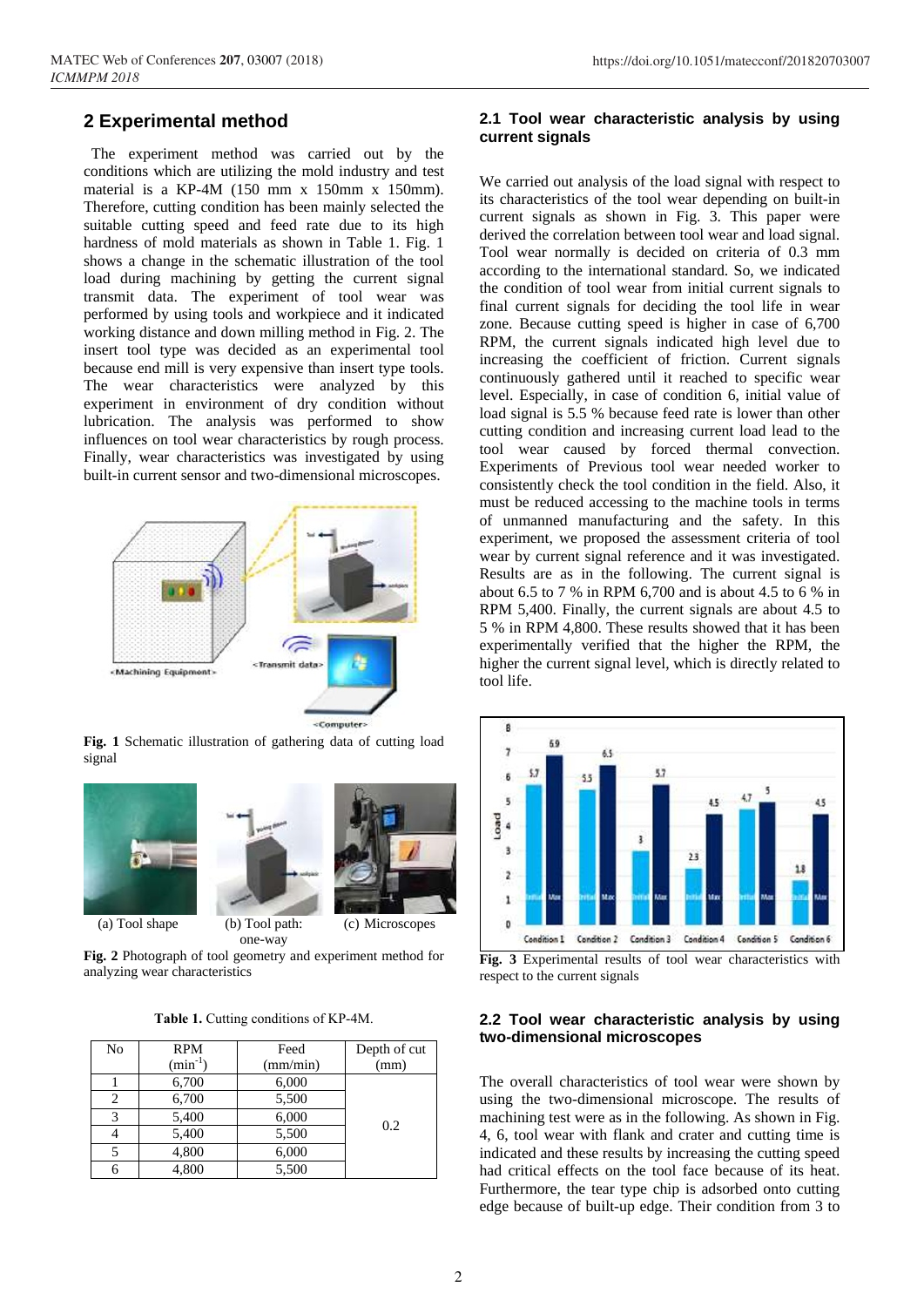6 was sensitively detected because cutting speed is lower than other condition. Also, the cutting time is comparatively improved in term of tool cost and however, the condition from 3 to 6 is slipped in view of product productivity. Latest trends are required improving the productivity efficiency. So, we were able to find the optimized cutting condition based on the experimental results. Moreover, behavior of tool wear was changed according to the materials and geometry of tool. Such conditions used in this experiment by built-in current sensor can very sensitively be detected with respect to the generating of wear by using rough process and mold materials. In the case of the characteristic of the tool wear, it is difficult to confirm all step because the characteristic change with respect to the heat sensitively occurs. Particularly, the tool wear characteristic of the nonlinear section may be different and the tool wear was observed in the linear section. We carried out characteristic analysis in terms of tool wear by the tool wear test time as shown in Fig. 5. And, as a result, we found the tool wear point by using current signal and criterion of flank wear proposed via our experiments without quantitative measurement.



**Fig. 4** Experimental results of tool wear characteristics in the time



**Fig. 5** Experimental results of tool wear characteristics in the time



### **3 Summary**

In this study, we presented a decision criteria that can predict the flank wear by using built-in current sensor, and they verified condition of flank wear due to its realtime monitoring by using two-dimensional microscopes.